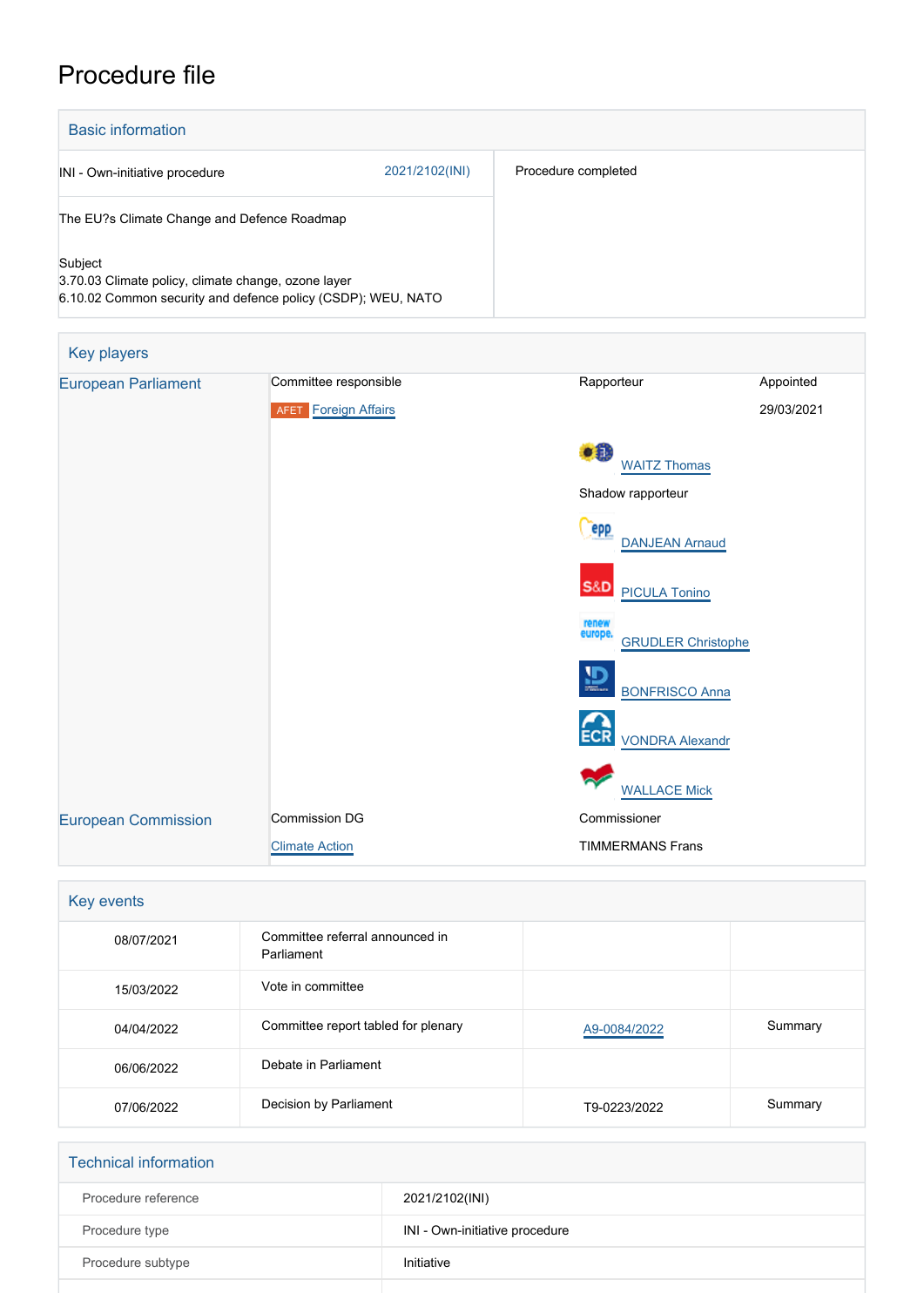| Legal basis                | Rules of Procedure EP 54 |
|----------------------------|--------------------------|
| Stage reached in procedure | Procedure completed      |
| Committee dossier          | AFET/9/06448             |

### Documentation gateway

| DUCUMENTATION GALEWAY                               |              |            |    |         |
|-----------------------------------------------------|--------------|------------|----|---------|
| Committee draft report                              | PE697.665    | 27/10/2021 | EP |         |
| Amendments tabled in committee                      | PE700.409    | 11/11/2021 | EP |         |
| Committee report tabled for plenary, single reading | A9-0084/2022 | 04/04/2022 | EP | Summary |
| Text adopted by Parliament, single reading          | T9-0223/2022 | 07/06/2022 | EP | Summary |

## The EU?s Climate Change and Defence Roadmap

The Committee on Foreign Affairs adopted an own-initiative report by Thomas WAITZ (Greens/EFA, AT) on the EEAS climate change and defence roadmap.

Climate change is an increasingly dominant risk multiplier and a new security challenge that needs to be adequately resourced, together with hybrid and cyber threats.

#### Strategy and concept

Members are convinced that military activities and technology must contribute to the achievement of the EU's carbon neutrality objectives in order to help combat climate change without compromising mission security or the operational capabilities of the armed forces. In this respect, they stressed that the EU's external action and Member States' armed forces should work to reduce their own carbon footprint and their negative effects on natural resources and biodiversity.

The report urged the Vice-President of the Commission/High Representative of the Union for Foreign Affairs and Security Policy (VP/HR) to ensure that environmental protection and the fight against climate change and its effects are integrated into the Union's external action. It called for the development of concrete benchmarks to assess progress on the links between climate change and conflict.

#### Climate change and defence roadmap

Members welcomed the roadmap on climate change and defence and called on the EEAS to ensure full implementation of the three work strands, namely the operational dimension, capability development and partnerships. They urged the VP/HR to propose to Member States an immediate programme of action including priority measures outlined in the roadmap that can be implemented in the short term.

In particular, the report welcomed the adoption of immediate and short-term impact measures in the roadmap for the period 2020-2021, including the development of a light-touch reporting process, linked with the development of measurement capabilities, based on progress indicators related to the environmental footprint, including energy, water, waste management, etc., of CSDP missions and operations.

Members called on the VP/HR to present, by mid-2023, an assessment of the carbon footprint and environmental impact of the Union's external action and stressed the need to develop by 2023 an effective method for quantifying greenhouse gas emissions from all EU security and defence activities. They called for voluntary targets to reduce the greenhouse gas emission intensity of military missions and operations, as well as a commitment to climate neutrality by 2050.

#### A comprehensive and consistent approach

Members called for coordinated action to rapidly limit both the scale and scope of climate change by substantially reducing emissions. All elements of security, including infrastructure, institutions and policies, should be climate-proofed.

The report stressed the need to boost the Unions strategic foresight, early-warning, situational awareness and conflict-analysis capacities using qualitative and quantitative data and innovative methods from various sources. They welcomed the key role played by European space programmes, such as Copernicus, in understanding climate change and monitoring greenhouse gas emissions. The principle of data-driven policy and programmes must be central to climate security programmes.

Members also stressed that environment-related peacebuilding should be reinforced, as it is one of the overall sustainable and fair solutions addressing the effects of climate change and can also present opportunities to build peace, while fostering dialogue and cooperation at the local, national and international level (e.g. on natural resource management, access to land and water, environmental protection, disaster risk reduction, welcoming climate refugees, etc.).

#### Addressing the operational dimension

Members support the integration of a climate-sensitive approach and strongly believes that it is urgent for Member States to mandate all missions and operations and all European Peace Facility (EPF) actions to contribute more to the integrated approach for addressing climate security challenges, in particular in the Sahel and Horn of Africa regions. This would reduce the costs of operations, while improving the missions operational effectiveness.

The report stressed the need to integrate climate security and environment-related peacebuilding into the updated EU concepts on Security Sector Reform and Disarmament. It urged the EEAS to ensure that civilian missions and military operations take climate change into account from the outset. It also stressed the imperative need to ensure that EU activities in fragile third countries do not contribute to resource scarcity, rising prices for vital resources or environmental degradation and pollution.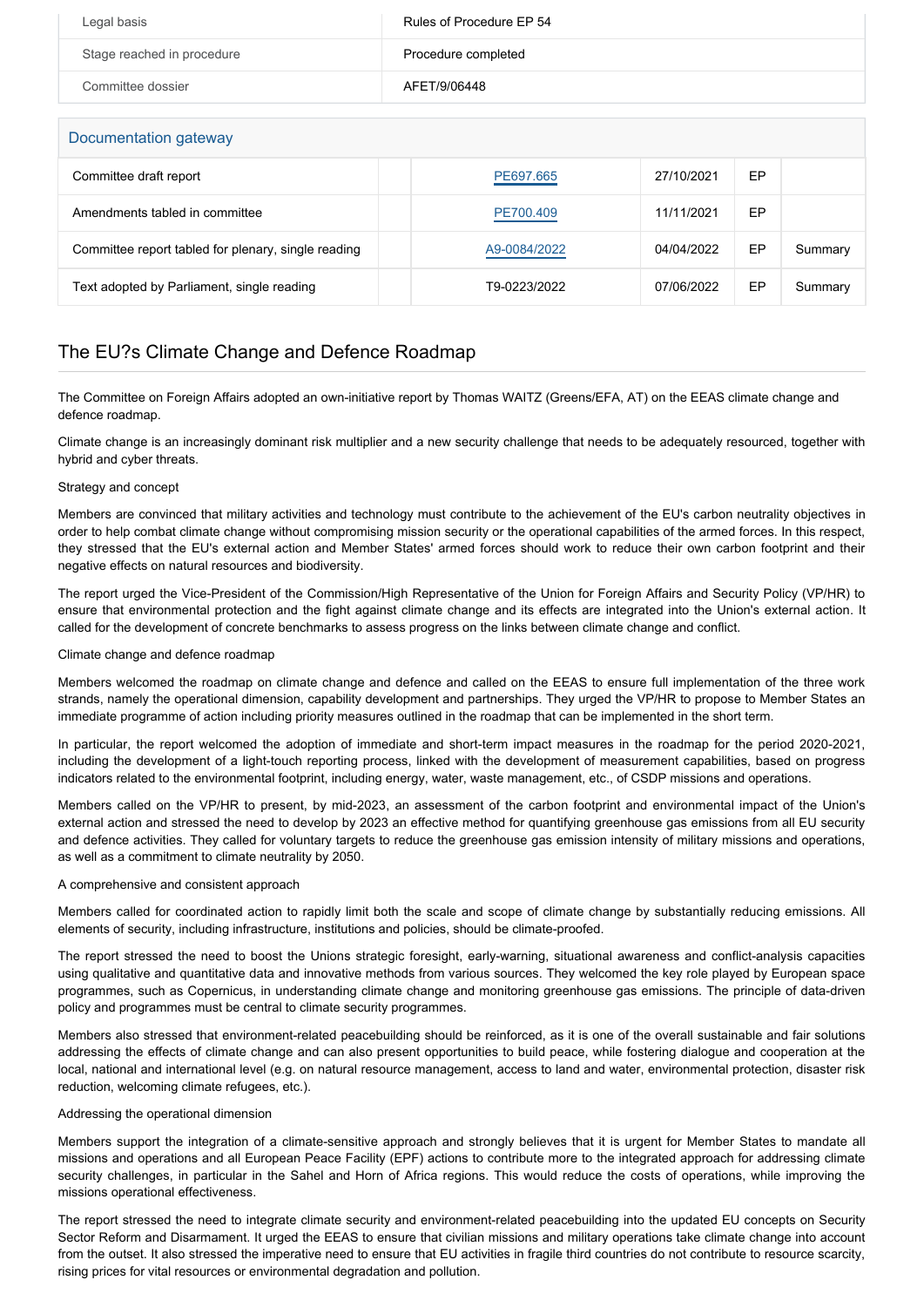Integrating climate change into military capability development

Members called for an assessment of the effects of climate change-induced changes in weather patterns and the increased frequency of extreme weather events on the operational effectiveness of armed forces. They stressed that increased defence spending should not lead to increased emissions.

The report stressed the need to increase investment in 'green' defence, including by devoting a greater share of military R&D and dual-use technological innovations (materials, energy, etc.) funded by the EU budget to carbon-neutral fuels and propulsion systems for aircraft, ships and other military vehicles.

Increasing international cooperation and multilateralism

Members reiterated the importance of cooperation as a corner stone of the EU's leadership role in the fight against climate change. They called for the climate-security nexus to be included as a new priority area for the UN-EU Strategic Partnership on Peace Operations and Crisis Management. They stressed that the lack of climate finance is a major barrier to meaningfully addressing climate change and building climate security.

## The EU?s Climate Change and Defence Roadmap

The European Parliament adopted by 356 votes to 159, with 114 abstentions, a resolution on the EEASs Climate Change and Defence Roadmap.

Russia's war of aggression against Ukraine poses an unprecedented threat to the European security order and puts pressure on all sectors of the Union and its Member States. Climate change remains at the heart of the peace and security agenda, as it is seen as the 'threat multiplier', responsible for increasing social, economic and environmental risks that can fuel unrest as well as lead to violent conflict.

#### Strategy and concept

Parliament stressed the need to learn lessons from the changed security situation in Europe resulting from the Russian war of aggression against Ukraine and to speed up military capability development processes, as well as projects to make military technology more independent from fossil fuels, while at the same time increasing mission effectiveness and fighting strength.

Members are convinced that military activities and technology have to contribute to the Unions carbon neutrality targets in order to contribute to the fight against climate change without compromising mission security and without undermining the operational capabilities of the armed force.

Parliament urged the Vice-President of the Commission/High Representative of the Union for Foreign Affairs and Security Policy (VP/HR) to ensure that environmental protection and the fight against climate change and its effects are integrated into the Union's external action. It called for the development of climate-specific strategies, policies, procedures, measures and capabilities and to ensure that the development of an EU climate security and defence policy includes the implementation of a human security approach.

#### Climate change and defence roadmap

Parliament called on the VP/HR to propose to Member States an immediate action programme including priority measures presented in the Climate Change and Defence Roadmap that can be implemented in the short term. It called for a review of the overall objectives before 2030. It invited Member States to establish national structures to support the objectives and called on all actors to consider this process as a priority and to develop and implement initiatives in line with the integrated approach.

Members called on the VP/HR to present, by mid-2023, an assessment of the carbon footprint and environmental impact of the Union's external action and stressed the need to develop by 2023 an effective method for quantifying greenhouse gas emissions from all EU security and defence activities. They called for voluntary targets to reduce the greenhouse gas emission intensity of military missions and operations, as well as a commitment to climate neutrality by 2050.

According to Members, the characteristics of clean hydrogen would make it one of the solutions for replacing fossil fuels and reducing the armed forces' greenhouse gas emissions.

#### A comprehensive and consistent approach

Parliament called for coordinated action to rapidly limit both the scale and scope of climate change by substantially reducing emissions. All elements of security, including infrastructure, institutions and policies, should be climate-proofed. Members strongly welcomed the fact that the Unions new Global Europe instrument (NDICI) reflects well the urgency and importance of swift, strong and extensive external climate action and will make sure that 30 % of its seven-year budget of EUR 80 billion supports climate actions. It called on the Commission to fully respect these targets and to include in its calculations only those measures that have a clear climate dimension.

The resolution stressed the need to boost the Unions strategic foresight, early-warning, situational awareness and conflict-analysis capacities using qualitative and quantitative data and innovative methods from various sources. It welcomed the key role played by European space programmes in this context. The principle of data-driven policy and programmes must be central to climate security programmes.

Members also stressed that environment-related peacebuilding should be reinforced, as it is one of the overall sustainable and fair solutions addressing the effects of climate change and can also present opportunities to build peace, while fostering dialogue and cooperation at the local, national and international level (e.g. on natural resource management, access to land and water, environmental protection, disaster risk reduction, welcoming climate refugees, etc.).

#### Addressing the operational dimension

Members are convinced that Member States should urgently mandate all missions and operations and all European Peace Facility (EPF) actions to contribute more to the integrated approach for addressing climate security challenges, in particular in the Sahel and Horn of Africa regions. This would reduce the costs of operations, while improving the missions operational effectiveness.

The resolution stressed the need to integrate climate security and environment-related peacebuilding into the updated EU concepts on